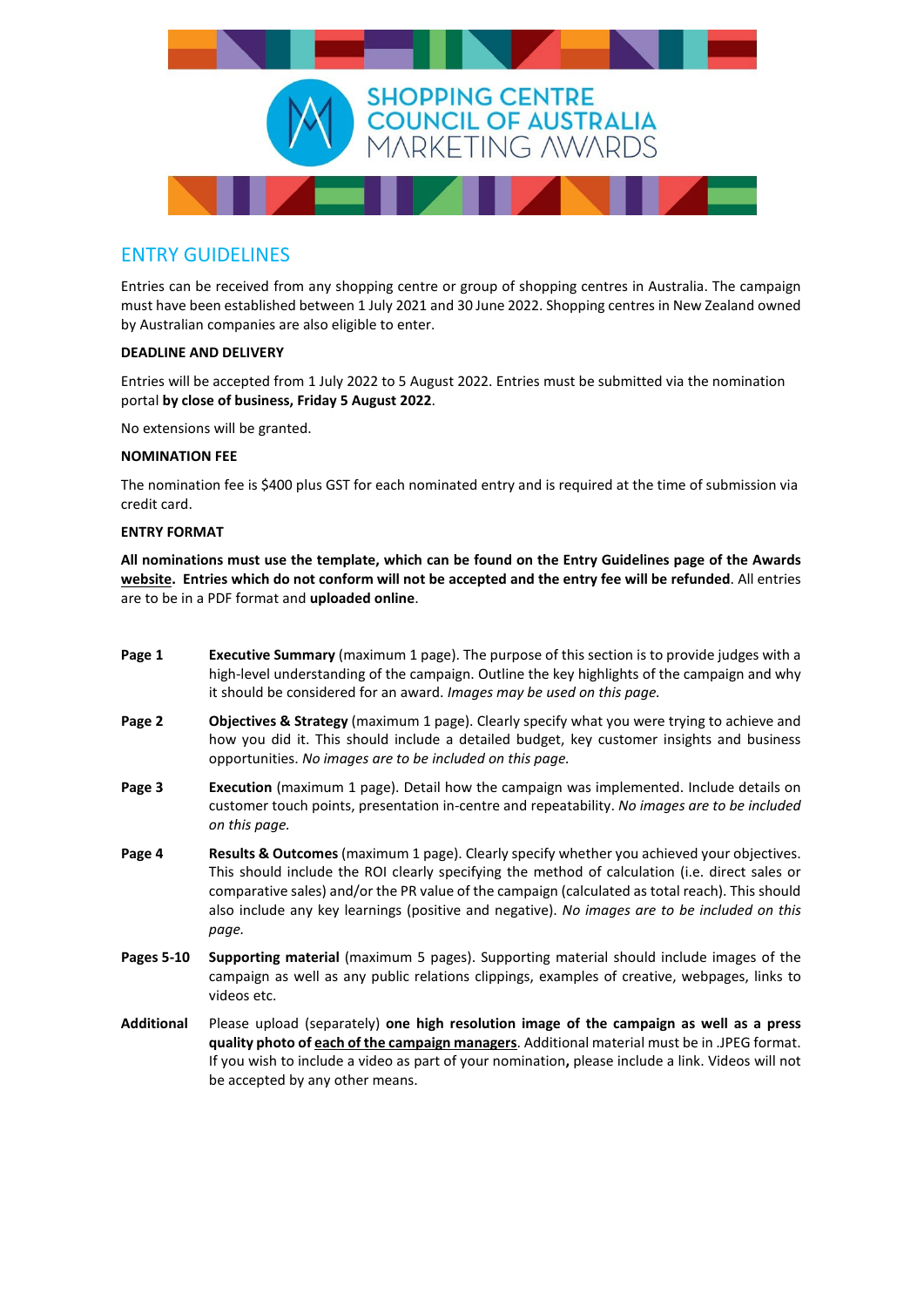#### **ENTRIES MUST BE SUBMITTED AND WILL BE JUDGED UNDER THE FOLLOWING CATEGORIES**

*Entries can only be submitted in one category (single centre). Entries submitted in the Multi Centre category must be in the same marketing category.* 

#### **Compelling Experiences Innovation**

- Small (75 or less stores)
- Medium (76 to 149 stores)
- Large (150 or more stores)
- Multi (2 or more centres)

#### **Retailer Marketing Community**

- Small (75 or less stores)
- Medium (76 to 149 stores)
- Large (150 or more stores)
- Multi (2 or more centres)

- Small (75 or less stores)
- Medium (76 to 149 stores)
- Large (150 or more stores)
- Multi (2 or more centres)

- Small (75 or less stores)
- Medium (76 to 149 stores)
- Large (150 or more stores)
- Multi (2 or more centres)

### **Brand and Partnerships**

- Small (75 or less stores)
- Medium (76 to 149 stores)
- Large (150 or more stores)
- Multi (2 or more centres)

## PRIZES AND AWARDS CEREMONY

The Awards will be presented at the Awards Gala Dinner at Hyatt Regency, Sydney, on Wednesday 19 October 2022 from 5:30pm.

### **CAMPAIGN OF THE YEAR**

The entry with the highest score, regardless of the category entered, will be awarded the **Sabina Rust Memorial Prize** for Campaign of the Year. The winner receives \$15,000 from the Shopping Centre Council of Australia as a contribution towards professional development in the marketing area. The Runner Up (which is the entry with the next highest overall score in a different category) will receive \$5,000 from the Shopping Centre Council of Australia as a contribution towards professional development in the marketing area.

### **CATEGORY WINNERS**

Category winners and runners up will receive a framed certificate of merit.

The Shopping Centre Council of Australia will donate \$5,000 to each of the four community charities or groups nominated by the community category winners.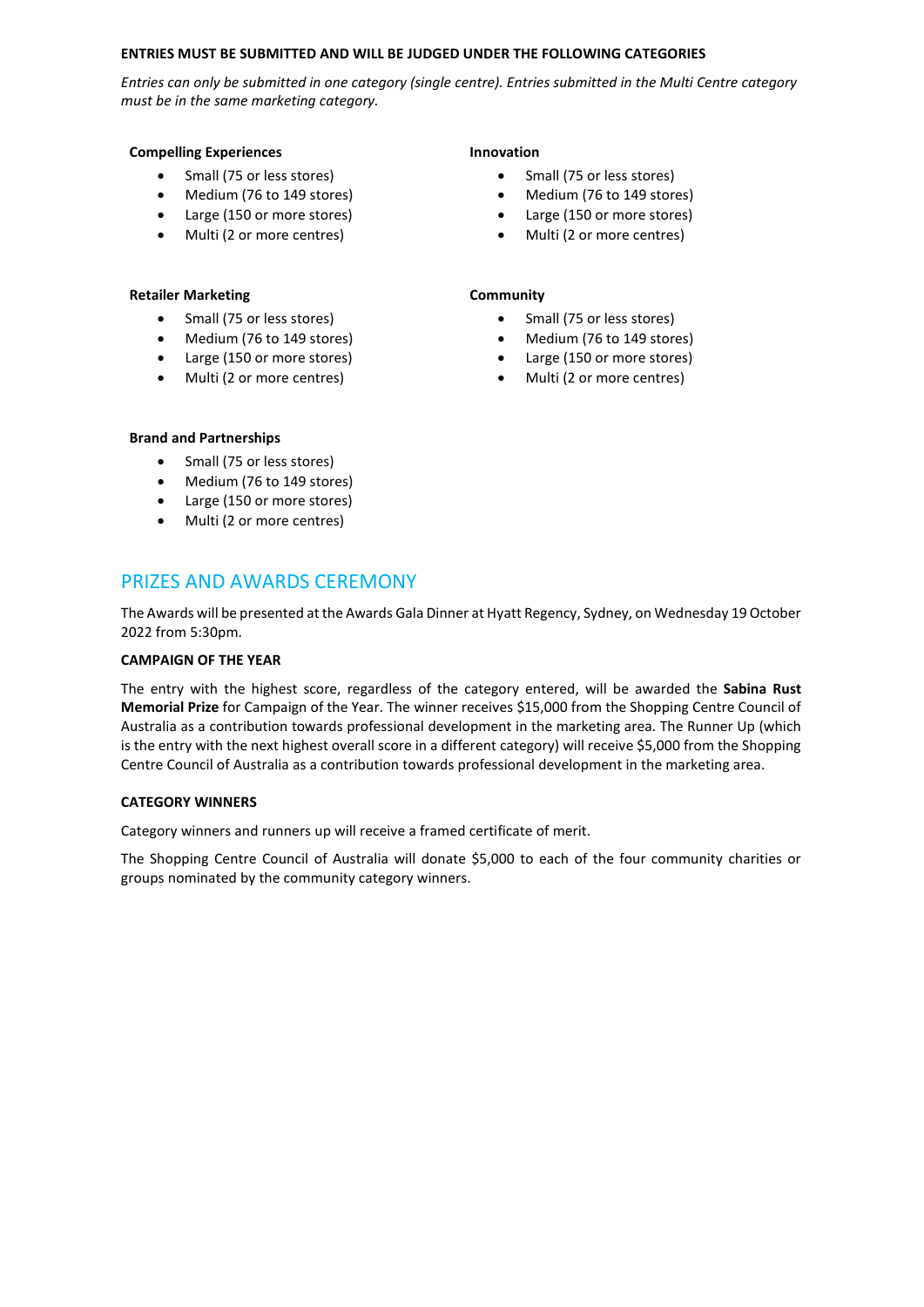# CATEGORY DEFINITIONS AND JUDGING CRITERIA

Judges will review each entry and independently score each entry on a range of criteria (listed below). An average of these scores will be calculated to give each entry a score out of 100. Judges will award each entry a score for each of the following criteria:

*Awards may not be given in categories where judging criteria is not met or where, in the judges' opinion, the standard did not merit an award.*

### **COMPELLING EXPERIENCES**

A campaign that has delivered a compelling experience for shoppers driving solid business / marketing returns. The campaign demonstrates that touch points have been considered right across the customer journey to create a memorable engaging experience. This may result in participation outcomes, engagement opportunities, data collection moments that add value to the centre(s) or performance. ROI modelling must be evident.

|                                                                                         | 100% |
|-----------------------------------------------------------------------------------------|------|
| Results & Outcomes (ROI, retailer feedback data, customer feedback data, key learnings) | 35%  |
| Execution (creativity, customer touch points, presentation in-centre, experience)       | 45%  |
| Objectives & Strategy (budget, key customer insights & the business opportunity)        | 20%  |

#### **RETAILER MARKETING**

Marketing activity that has contributed to a successful retailer / product outcome supporting the centre's business performance. Ranging from marketing activities supporting retailer performance, the use of insights to drive tenant acquisition / retention outcomes to leasing campaigns to retailer engagement activity to drive greater productivity and stronger tenant relations. ROI modelling must be evident.

|                                                                                         | 100% |
|-----------------------------------------------------------------------------------------|------|
| Results & Outcomes (ROI, retailer feedback data, customer feedback data, key learnings) | 40%  |
| Execution (creativity, customer touch points, presentation in-centre, experience)       | 40%  |
| Objectives & Strategy (budget, key customer insights & the business opportunity)        | 20%  |

### **BRAND AND PARTNERSHIPS**

A single or ongoing strategic campaign intended to position, reposition or create positive brand / partner alignment with a centre or group of centres amongst its target market. Its primary purpose is to drive positive perceptions, engagement and attitudes towards the centre(s) at either a strategic level or a tactical level. The campaign may be connected to a number of strategic partnerships to leverage an opportunity to drive positive results. Campaigns may relate to branding, sponsorship partnerships, and or development / redevelopment campaigns that use the brand to position or reposition the centre(s).

|                                                                                         | 100% |
|-----------------------------------------------------------------------------------------|------|
| Results & Outcomes (ROI, retailer feedback Data, customer feedback data, key learnings) | 40%  |
| Execution (creativity, customer touch points, presentation in-centre, experience)       | 40%  |
| Objectives & Strategy (budget, key customer insights & the business opportunity)        | 20%  |

### **INNOVATION**

A single or ongoing piece of strategic marketing work that is truly innovative and demonstrates new thinking. Its main purpose is to respond to a key business / marketing issue or a key opportunity that presents itself. The innovation delivery might have produced successful outcomes or created a number of key learnings / success factors as any innovation takes courage and commitment to implement and often requires ongoing refinement.

|                                                                                         | 100% |
|-----------------------------------------------------------------------------------------|------|
| Results & Outcomes (ROI, retailer feedback data, customer feedback data, key learnings) | 40%  |
| Execution (creativity, customer touch points, presentation in-centre, experience)       | 40%  |
| Objectives & Strategy (budget, key customer insights & the business opportunity)        | 20%  |